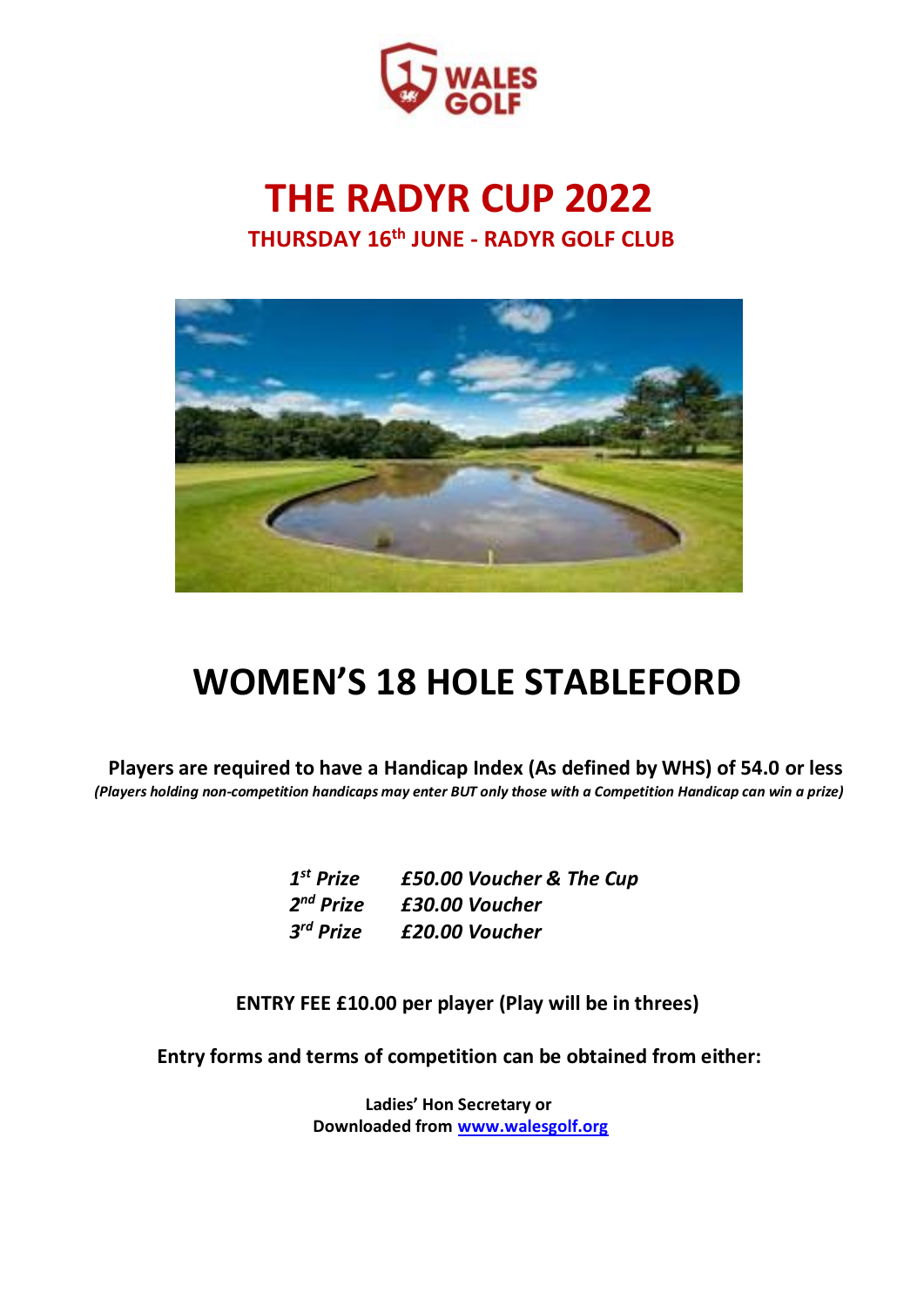

#### **THE RADYR CUP 2022 TERMS OF COMPETITION**

- (a) The Radyr Cup shall be open to all lady members of Wales Golf affiliated clubs who are amateur golfers and have a Handicap Index of 54.0 or less.
- (b) A current Handicap Certificate must be produced to verify eligibility to compete. Unless the player is able to produce proof of handicap in accordance with WHS Regulations, she will be deemed to have acted as a marker.
- (c) An entry fee of £10 per player must accompany the completed entry form. This fee is non refundable once a starting time has been allocated.
- (d) Ties will be decided on the last 9, 6, 3 or 1 hole(s).
- (e) **Prizes:** The winner shall hold the Radyr Cup for one year and will receive a £50 prize voucher, the runner up will receive a £30 prize voucher and 3<sup>rd</sup> place will be awarded a £20 prize voucher.
- (f) All General Regulations for National Events as shown on the Wales Golf website shall apply.